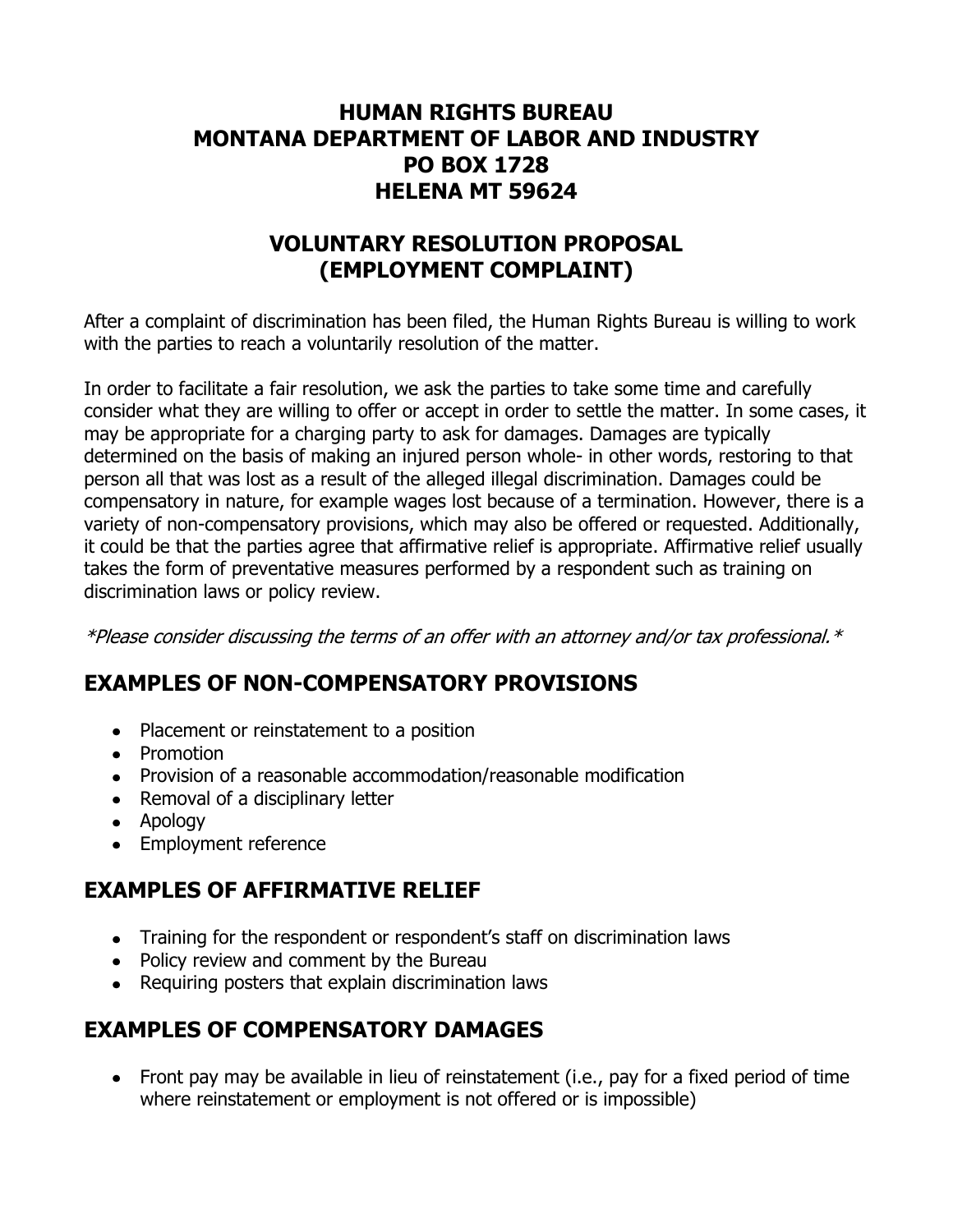- Back pay, defined as those earnings and other monetary benefits the individual would have received but for the employment decision taken. This remedy covers the period from the date the alleged discrimination began to the date of a court order, settlement or an unconditional offer of employment. (Back pay calculations might include overtime pay, premium pay, shift differentials, incentive pay, bonuses, commissions, and tips that might have reasonably been expected as a part of employment.)
- Employer contributions to retirement and profit sharing plans, savings plans, paid leave plans, and out-of-pocket expenses incurred for premiums or medical costs that would have been covered by employer's health insurance plan.
- Special fringe benefits including training, travel or business expense benefits, employee discounts, and lost promotional opportunities.
- Miscellaneous expenses such as job-seeking expenses, moving costs, and any incidental costs incurred in pursuing this claim (telephone, travel, copying, and attorneys fees).

## **OTHER DAMAGES**

In appropriate instances, a party may seek damages for actual humiliation, embarrassment, or emotional distress. Please note that the law specifically prohibits awarding the payment of punitive damages, defined as those intended simply to punish the wrongdoer for its discriminatory act.

**Nothing in this brochure or any other documents of the Department of Labor and Industry shall be construed to create any right or benefit, substantive or procedural, enforceable at law or in equity by a party against the State of Montana, its agencies, its officers, or any other person.**